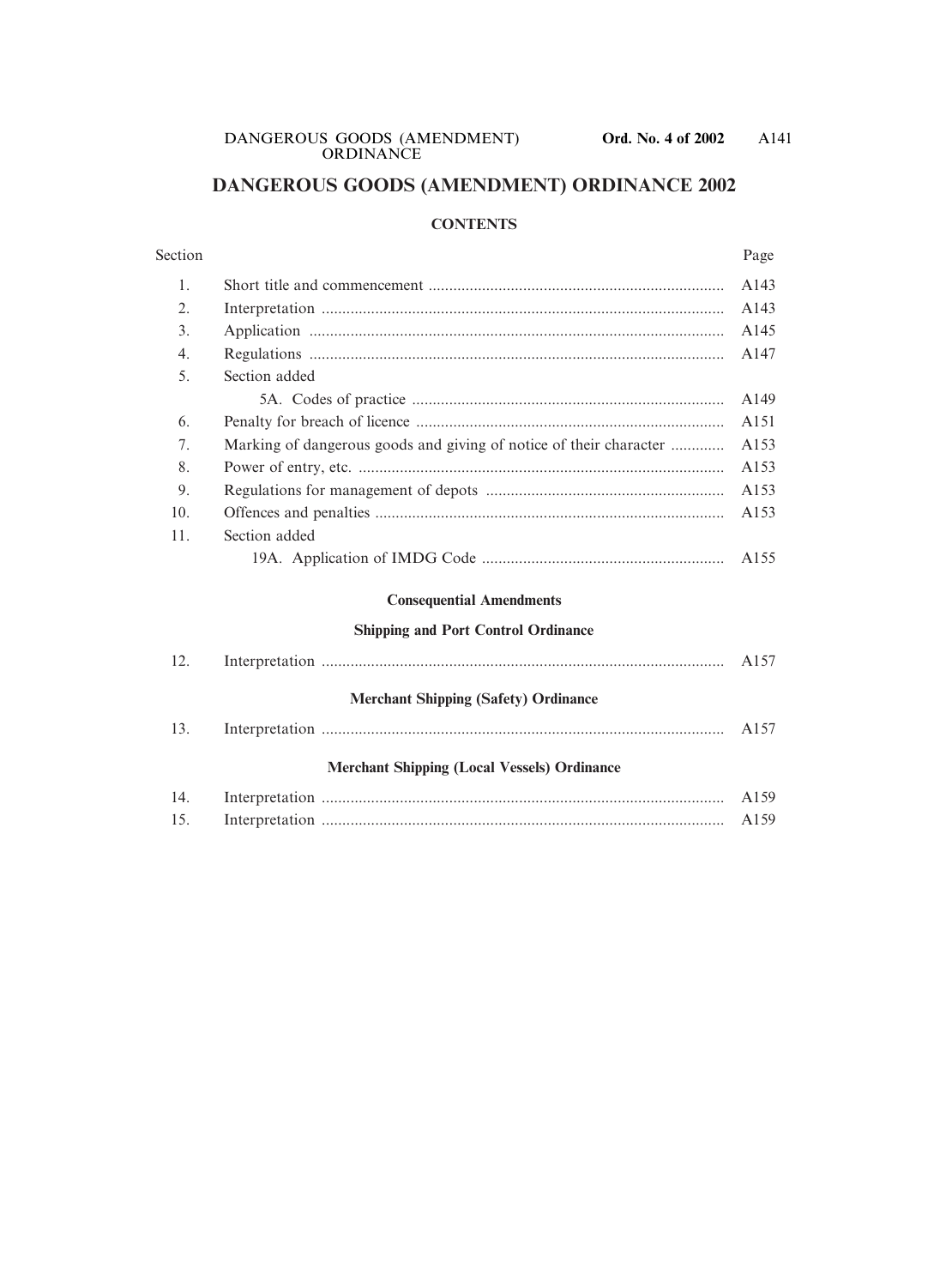### **HONG KONG SPECIAL ADMINISTRATIVE REGION**

ORDINANCE NO. 4 OF 2002



TUNG Chee-hwa Chief Executive 21 March 2002

 $[$   $]$ 

An Ordinance to amend the Dangerous Goods Ordinance.

Enacted by the Legislative Council.

### **1. Short title and commencement**

(1) This Ordinance may be cited as the Dangerous Goods (Amendment) Ordinance 2002.

(2) This Ordinance shall come into operation on a day to be appointed by the Secretary for Security by notice published in the Gazette.

### **2. Interpretation**

Section 2 of the Dangerous Goods Ordinance (Cap. 295) is amended—

- (*a*) in the definition of "dangerous goods", by repealing "goods or substances" and substituting "substances, materials or articles";
- (*b*) by repealing the definition of "explosive" and substituting— ""explosive" (爆炸品) means—
	- (*a*) any solid or liquid substance or any mixture of solid or liquid substances, or both, which is—
		- (i) capable by chemical reaction in itself of producing gas at such a temperature and pressure and at such a speed as could cause damage to surroundings; or
		- (ii) designed to produce an effect by heat, light, sound, gas or smoke, or a combination of these, as a result of nondetonative self-sustaining exothermic chemical reactions; or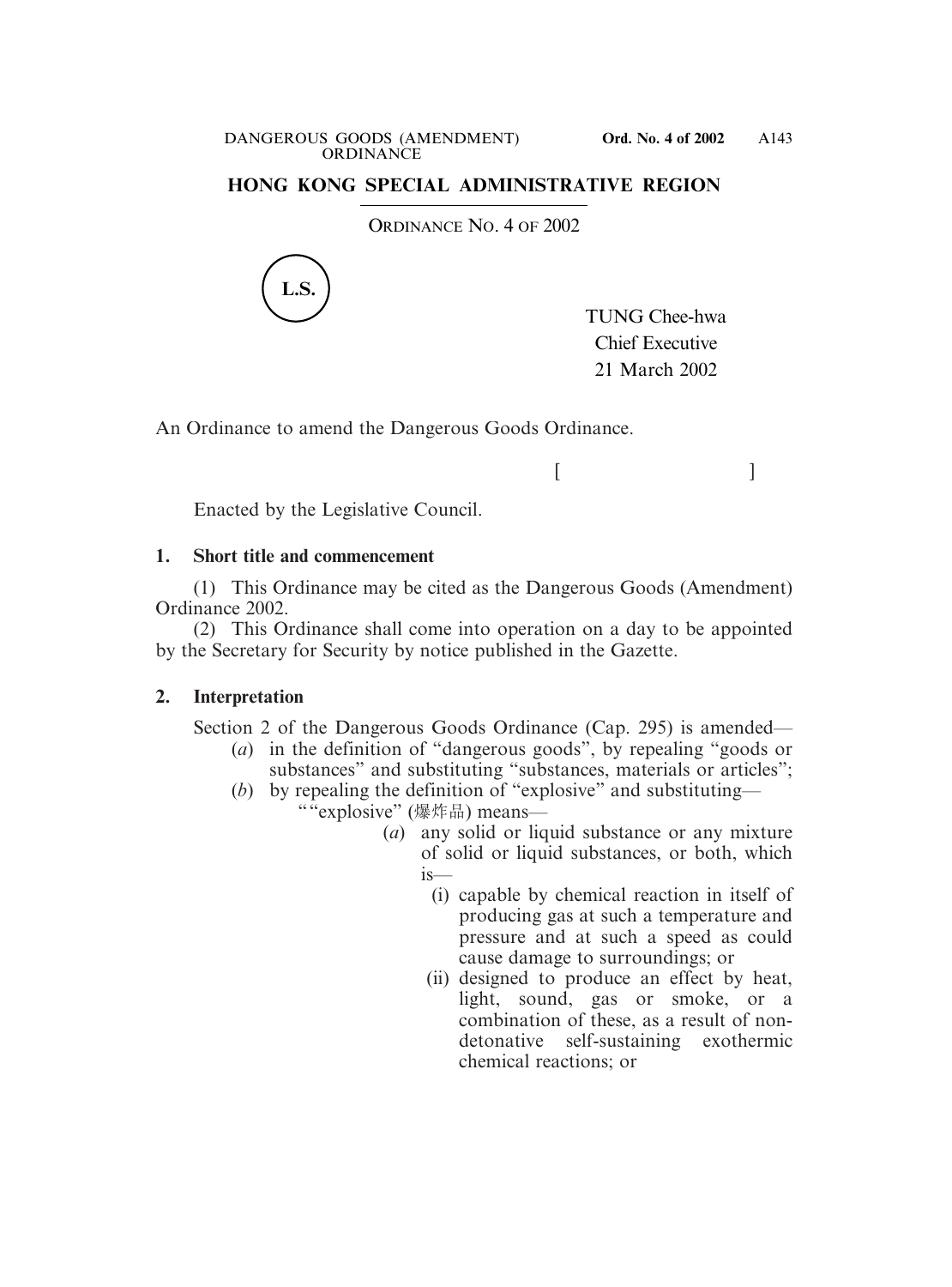#### DANGEROUS GOODS (AMENDMENT) **Ord. No. 4 of 2002 ORDINANCE**

- (*b*) any article containing any substance or mixture referred to in paragraph (*a*);";
- (*c*) by repealing the definition of "vessel" and substituting—
	- $````vessel"$  (船隻) includes—
		- (*a*) any ship, junk, boat, dynamically supported craft, seaplane, or any other description of vessel used in navigation; and
		- (*b*) any other description of vessel in Hong Kong or in the waters of Hong Kong not used in navigation or not constructed or adapted for use in navigation;";
- (*d*) by adding—
	- ""IMDG Code" (《規則》) means the International Maritime Dangerous Goods Code published by the International Maritime Organization, as amended or revised by the Organization from time to time;".

# **3. Application**

Section 3 is amended by repealing everything from "This" to "section 5" and substituting—

"This Ordinance shall apply to—

- (*a*) explosives;
- (*b*) gases;
- (*c*) flammable liquids or solids;
- (*d*) substances liable to spontaneous combustion:
- (*e*) substances that, in contact with water, emit flammable gases;
- (*f*) oxidizing substances;
- (*g*) organic peroxides;
- (*h*) toxic substances;
- (*i*) infectious substances;
- ( *j*) radioactive material;
- (*k*) corrosive substances; and
- (*l*) such substances, materials or articles to which the Ordinance is applied by the Chief Executive in Council under section 5".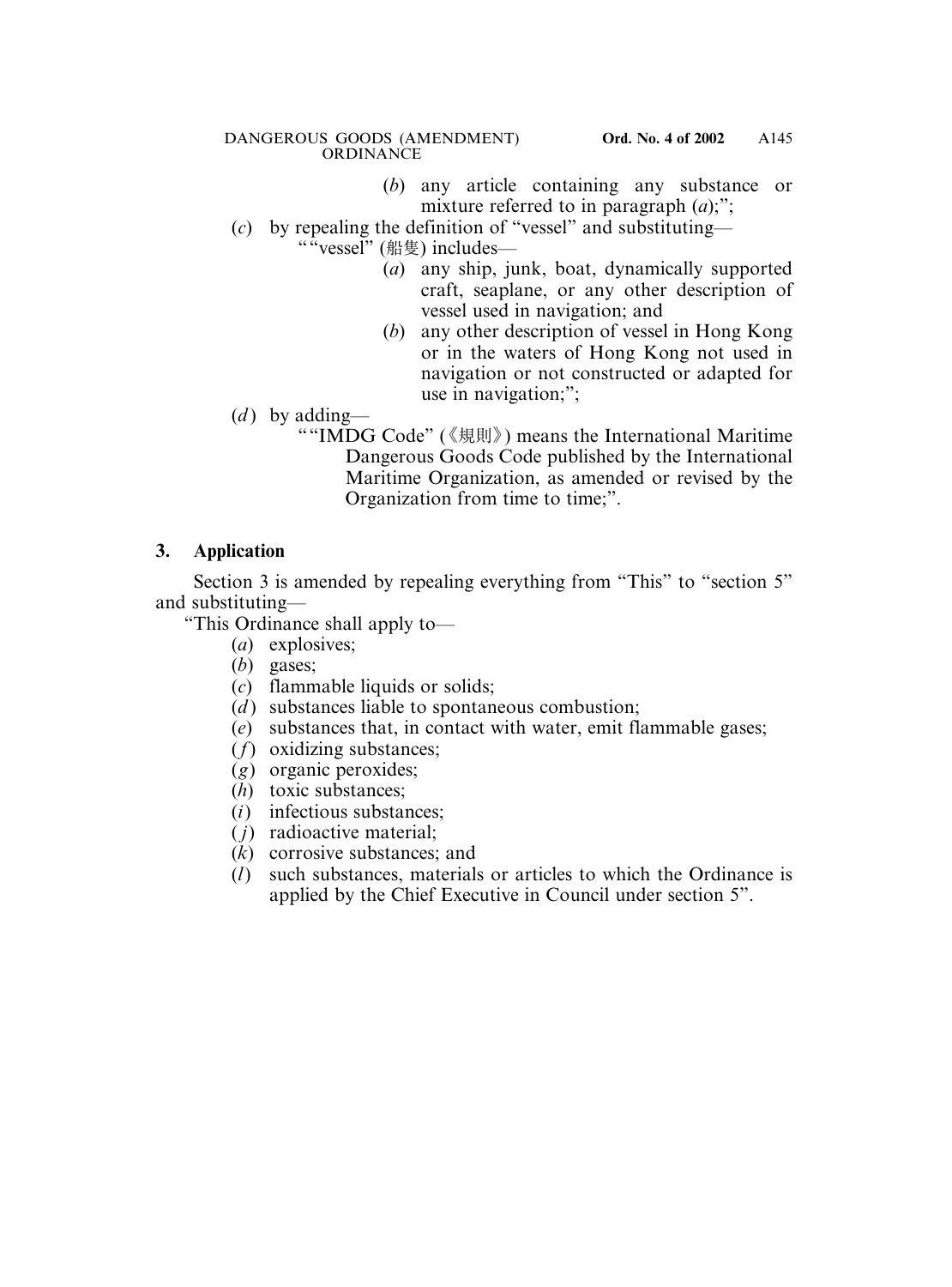#### **4. Regulations**

Section 5 is amended—

 $(a)$  in subsection  $(1)$ —

- (i) in paragraph (*a*), by adding ", materials" after "substances";
- (ii) by repealing paragraph (*b*) and substituting—
	- "(*b*) the exemption from the operation of this Ordinance or any part thereof of—

 $(i)$  any-

- (A) substance, material or article; or
- (B) group or description of substances, materials or articles,

to which this Ordinance applies, or any quantity thereof; or

(ii) any group or description of persons,

by reference generally or by reference to any circumstances as may be specified and subject to such terms and conditions as may be specified;";

(iii) by adding—

"(*ba*) the application to or exemption from—

- (i) any section of this Ordinance; or
- (ii) any provision of the regulations,

in respect of dangerous goods on land or dangerous goods at sea;";

- (iv) in paragraph  $(d)$ , by repealing "storage," and substituting "handling, loading, unloading, stowage, storage, carriage,";
- (v) in paragraph (*e*)—
	- (A) by adding ", placard, mark or sign" after "label";
	- (B) by adding ", freight container" after "case";
- (vi) by adding—
	- "(*ga*) the implementation of all or part of the IMDG Code, any other publication issued by the International Maritime Organization or any other international agreement dealing with dangerous goods, including the utilization of—
		- (i) a system of classification of dangerous goods;
		- (ii) testing requirements used to determine whether or not a substance, material or article constitutes dangerous goods to which regulations should apply,

contained in such code, publication or other international agreement;";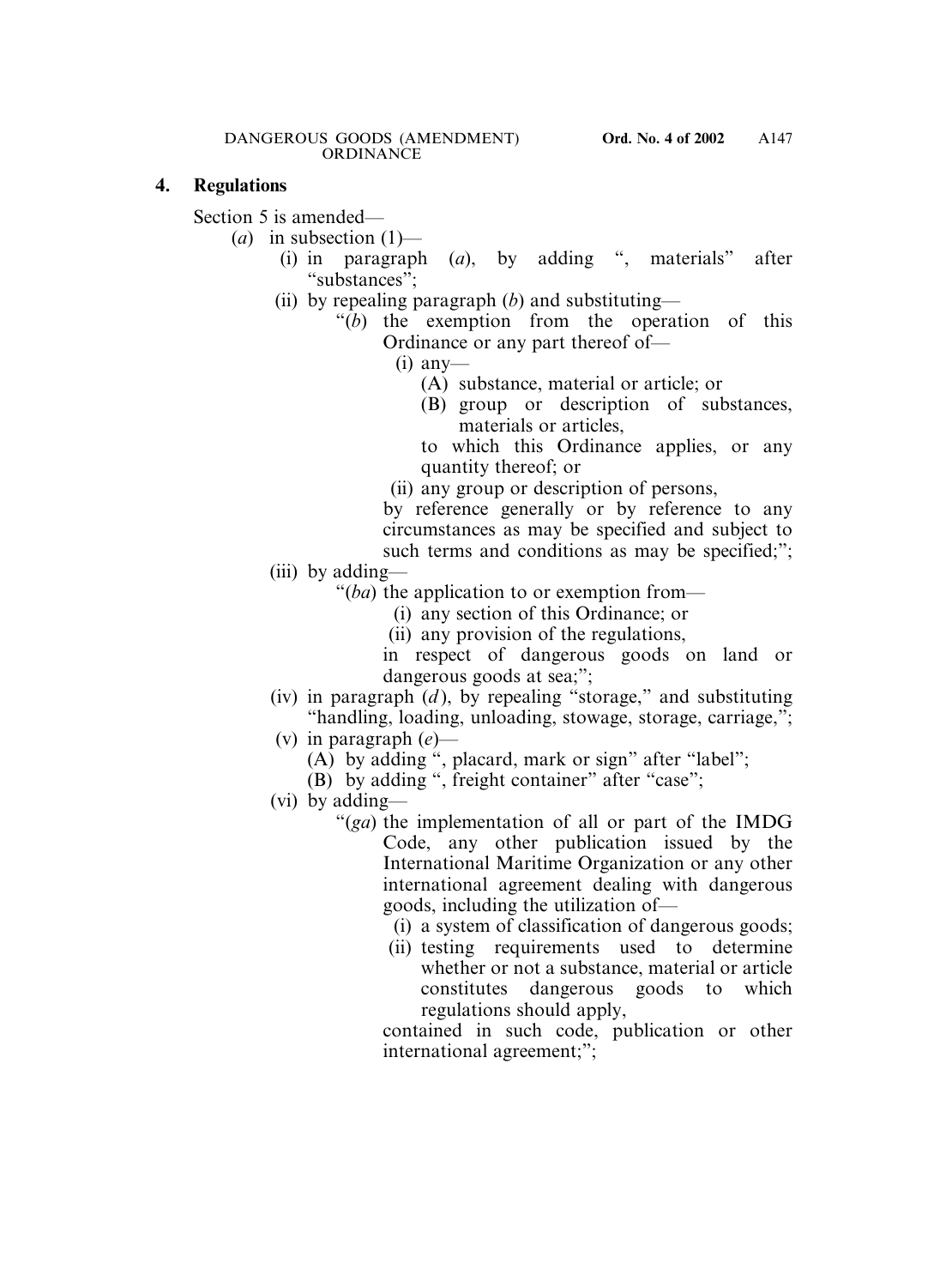- (vii) in paragraph (*h*)—
	- (A) by adding "and declaration" after "information" where it twice appears;
	- (B) by adding "and other persons" after "public officers";
- (viii) in paragraph (*i*), by adding "and warning signs" after "signals";
	- (ix) by adding—
		- "(*ma*) empowering the—
			- (i) Director of Marine, in respect of dangerous goods at sea; and
			- (ii) Director of Fire Services, in respect of dangerous goods on land,

to grant an exemption, in respect of a specific case or a specific person, from all or any of the provisions of this Ordinance, subject to such terms and conditions as the Director of Marine or the Director of Fire Services may specify;

- (*mb*) prohibiting or controlling the employment of any person or class of persons in connection with the manufacture, loading, unloading, shipment, transhipment, storage, carriage, movement, sale or use of dangerous goods, for the purpose of ensuring proper standards are maintained in the course of any such activity;
- (*mc*) measures to be taken in the event of an emergency occurring while dangerous goods are being transported by a vehicle;";
- (*b*) in subsection (2), in the proviso, by repealing "of \$25,000" and substituting "at level 6".

# **5. Section added**

The following is added before Part II—

# "**5A. Codes of practice**

(1) In this section, "Director" (處長) means the Director of Fire Services or the Director of Marine, as the case may be.

(2) For the purpose of providing practical guidance in respect of any one or more of the requirements of this Ordinance or of regulations made under this Ordinance, the Director may issue such codes of practice (whether prepared by the Director or not) as the Director considers appropriate.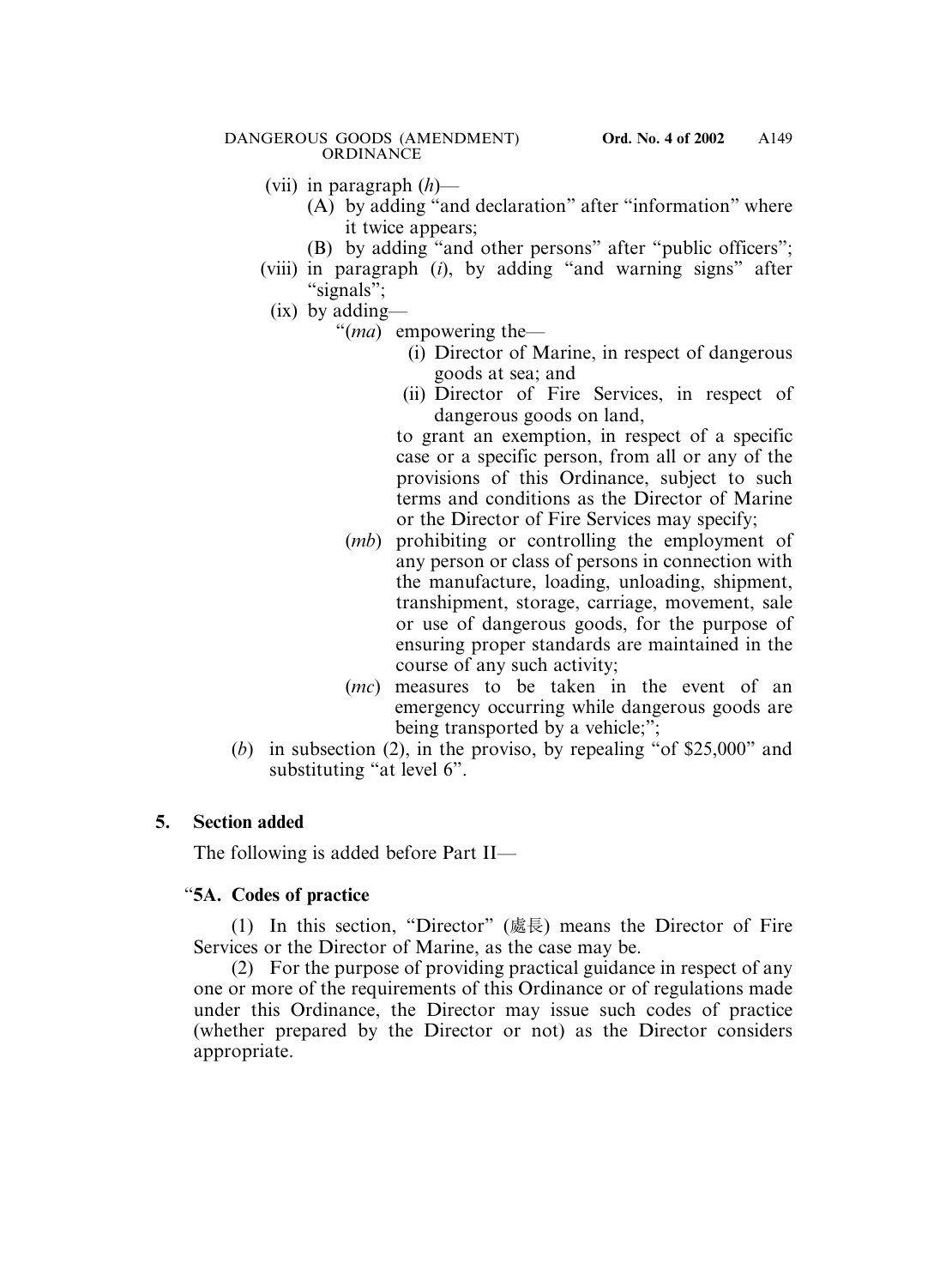(3) The Director may amend or revoke a code of practice issued by him under subsection (2).

(4) Where the Director exercises a power under subsection (2) or (3), he shall, as soon as may be reasonably practicable, publish notice thereof in the Gazette and the notice shall be in such form as the Director considers appropriate.

(5) A failure by any person to observe a provision of such a code shall not of itself cause him to incur any criminal liability, but where—

- (*a*) in any criminal proceedings the defendant is alleged to have committed an offence either—
	- (i) by reason of a contravention of or a failure to comply with, whether by act or omission, this Ordinance or regulations made under this Ordinance; or
	- (ii) by reason of a failure to discharge or perform a duty imposed by this Ordinance or such regulations; and
- (*b*) the matter to which the alleged contravention or failure relates is one to which, in the opinion of the court, such a code relates,

then subsection (6) shall apply as regards the proceedings.

(6) In any criminal proceedings to which this subsection applies, the following namely—

- (*a*) compliance with a provision of a code found by the court to be relevant to a matter to which a contravention or failure alleged in the proceedings relates;
- (*b*) a contravention of or failure to comply with, whether by act or omission, any such provision so found,

may be relied on by any party to the proceedings as tending to establish or to negative any liability which is in question in the proceedings.

(7) In any criminal proceedings, any document which purports to be a copy of a particular code shall, in the absence of evidence to the contrary, be regarded by the court as being a true copy of that code.".

# **6. Penalty for breach of licence**

Section 9B is amended by repealing everything after "conviction" and substituting—

 $66$ 

- (*a*) for a first offence, by a fine at level 5 and imprisonment not exceeding 1 month;
- (*b*) for a subsequent offence, by a fine at level 6 and imprisonment not exceeding 3 months.".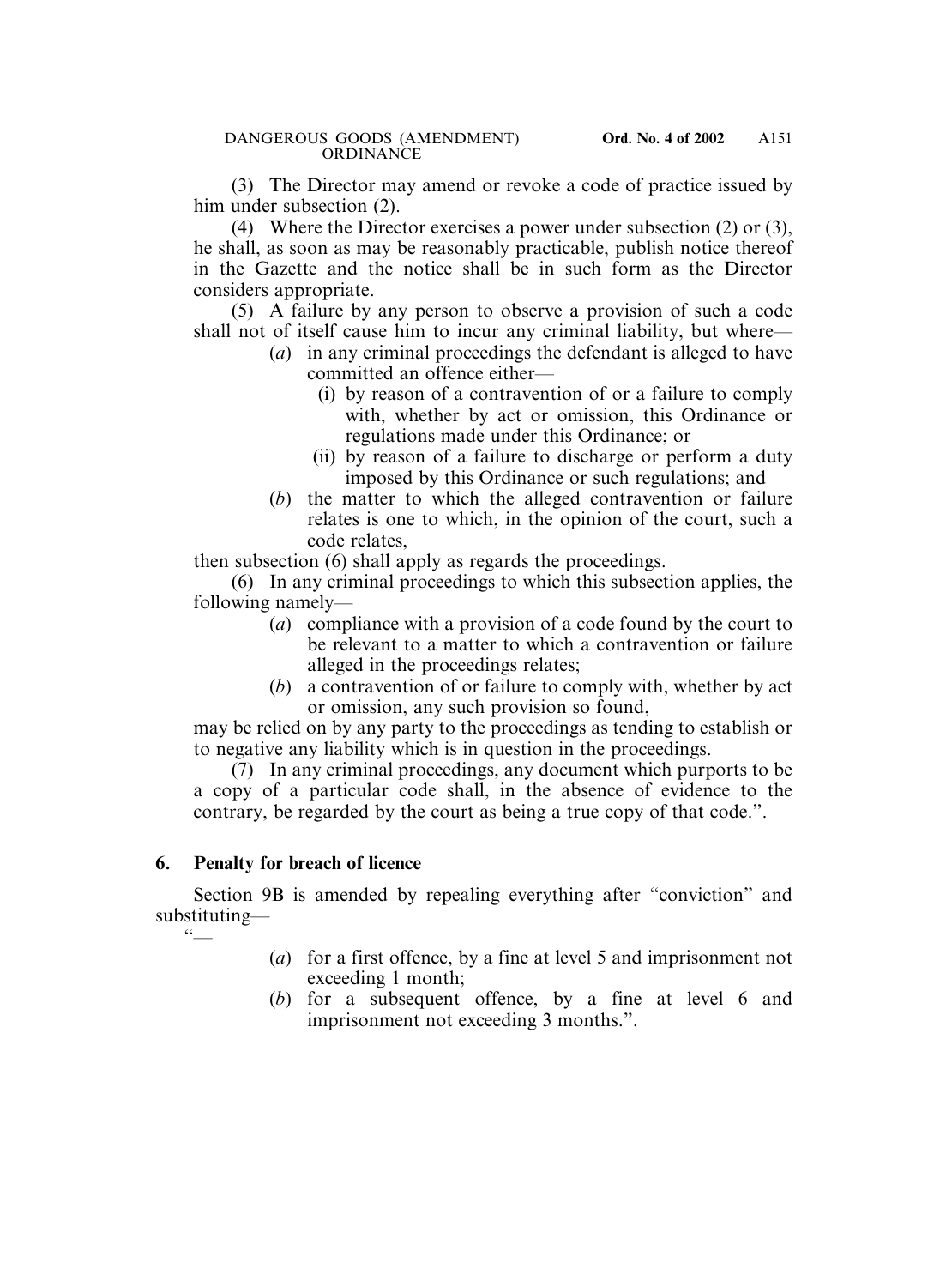### **7. Marking of dangerous goods and giving of notice of their character**

Section 10 is amended by repealing "No" and substituting "Except as otherwise provided in this Ordinance or regulations made under this Ordinance, no".

#### **8. Power of entry, etc.**

Section 12 is amended—

- $(a)$  in subsection  $(1)$ 
	- (i) by adding "and any officer of the Marine Department not below the rank of Marine Inspector II" after "Commissioner of Mines,";
	- (ii) in paragraph (*b*), by adding ", material or article" after "substance";
- (*b*) in subsection (2)—
	- (i) in paragraph  $(d)$ , by repealing "and" at the end;
	- (ii) in paragraph (*e*)—
		- (A) by repealing "vessel or vehicle" wherever it appears and substituting "vessel, vehicle or aircraft";
		- (B) by repealing the full stop and substituting "; and";
	- (iii) by adding—
		- "(*f*) detain any vessel, vehicle or aircraft which he is empowered to stop, board and search and any person on board such vessel, vehicle or aircraft, where the officer or member has reasonable grounds for believing that anything liable to seizure under subsection (1)(*e*) results in a danger to public safety, and such detention may continue until the officer or member is satisfied that the danger to public safety has been removed.".

### **9. Regulations for management of depots**

Section 13E(2) is amended by repealing "of \$25,000" and substituting "at level 6".

### **10. Offences and penalties**

Section 14 is amended—

(*a*) in subsection (1), by repealing everything from "Any" to "months" and substituting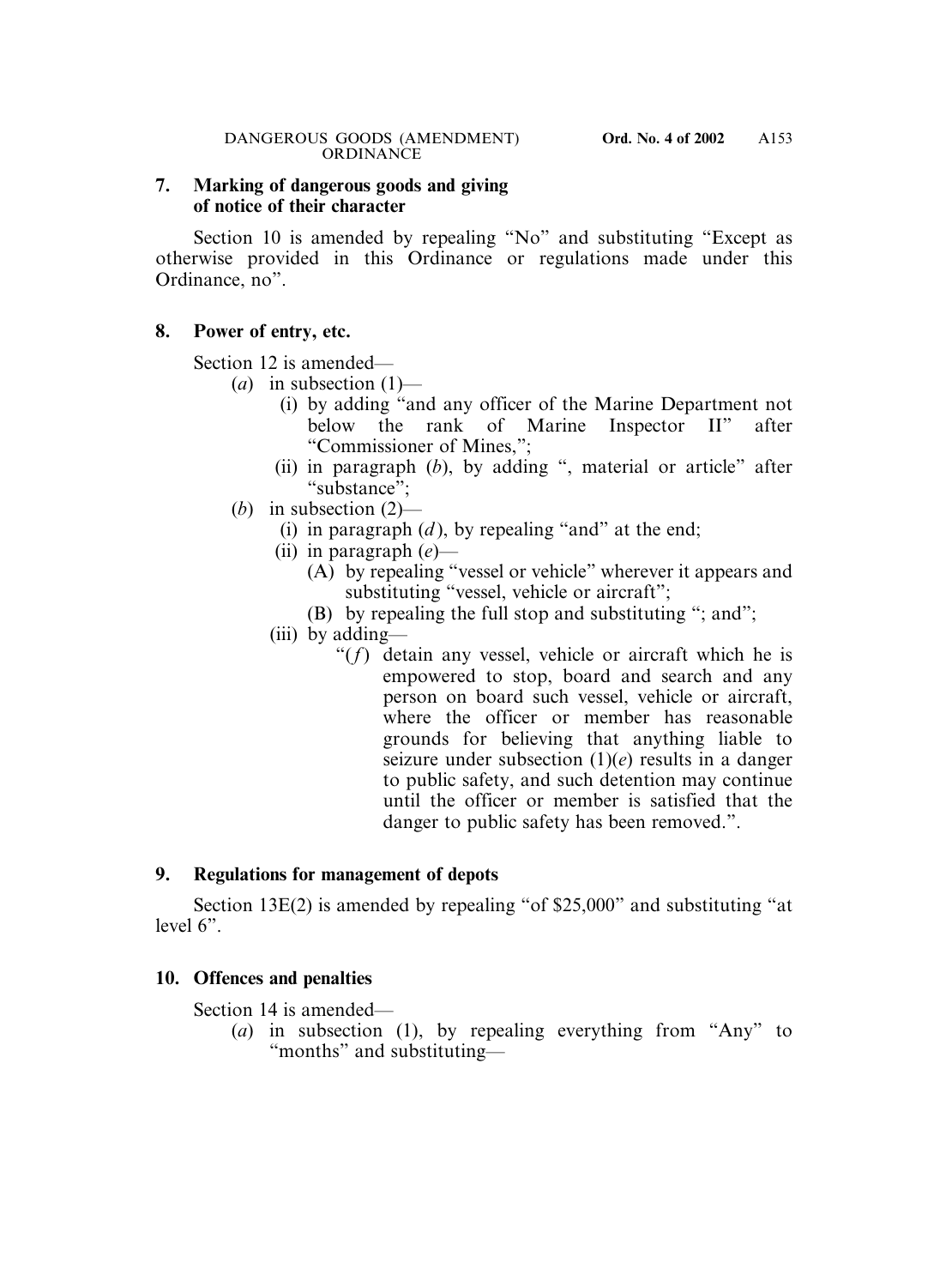"Any person who contravenes—

- (*a*) section 6 or 7 shall be guilty of an offence and shall be liable—
	- (i) for a first offence, to a fine at level 6 and to imprisonment for 6 months;
	- (ii) for a subsequent offence, to a fine of \$200,000 and to imprisonment for 12 months;
- (*b*) section 8 or 10 shall be guilty of an offence and shall be liable to a fine at level 6 and to imprisonment for 6 months";
- (*b*) in subsection (2), by repealing "of \$1,000" and substituting "at level 3";
- (*c*) in subsection (3), by repealing "of \$20,000" and substituting "at level 6".

# **11. Section added**

The following is added—

# "**19A. Application of IMDG Code**

- (1) Where dangerous goods—
	- (*a*) are being carried on board a vessel from a place outside Hong Kong to Hong Kong; or
	- (*b*) are intended to be carried on board a vessel from Hong Kong to a place outside Hong Kong,

and such goods are packed, marked and labelled in accordance with the IMDG Code, they shall be deemed to comply with the requirements of any regulations made under this Ordinance in respect of the packing, marking and labelling of such goods for conveyance by vessels or by vehicles transporting them to or from any berth where the vessel on which they have been, or will be, conveyed is located.

(2) Where dangerous goods are passing through Hong Kong as part of a journey from a place outside Hong Kong to another place outside Hong Kong and such goods are packed, marked and labelled in accordance with the IMDG Code, they shall be deemed to comply with the requirements of any regulations made under this Ordinance in respect of the packing, marking and labelling of such goods for conveyance by vessels or by vehicles across the territory.

(3) Subsection (1) also applies to dangerous goods where the vessel carrying or intended to carry such goods arrives at or departs from a port outside Hong Kong and the goods are transported by vehicle between Hong Kong and such vessel.".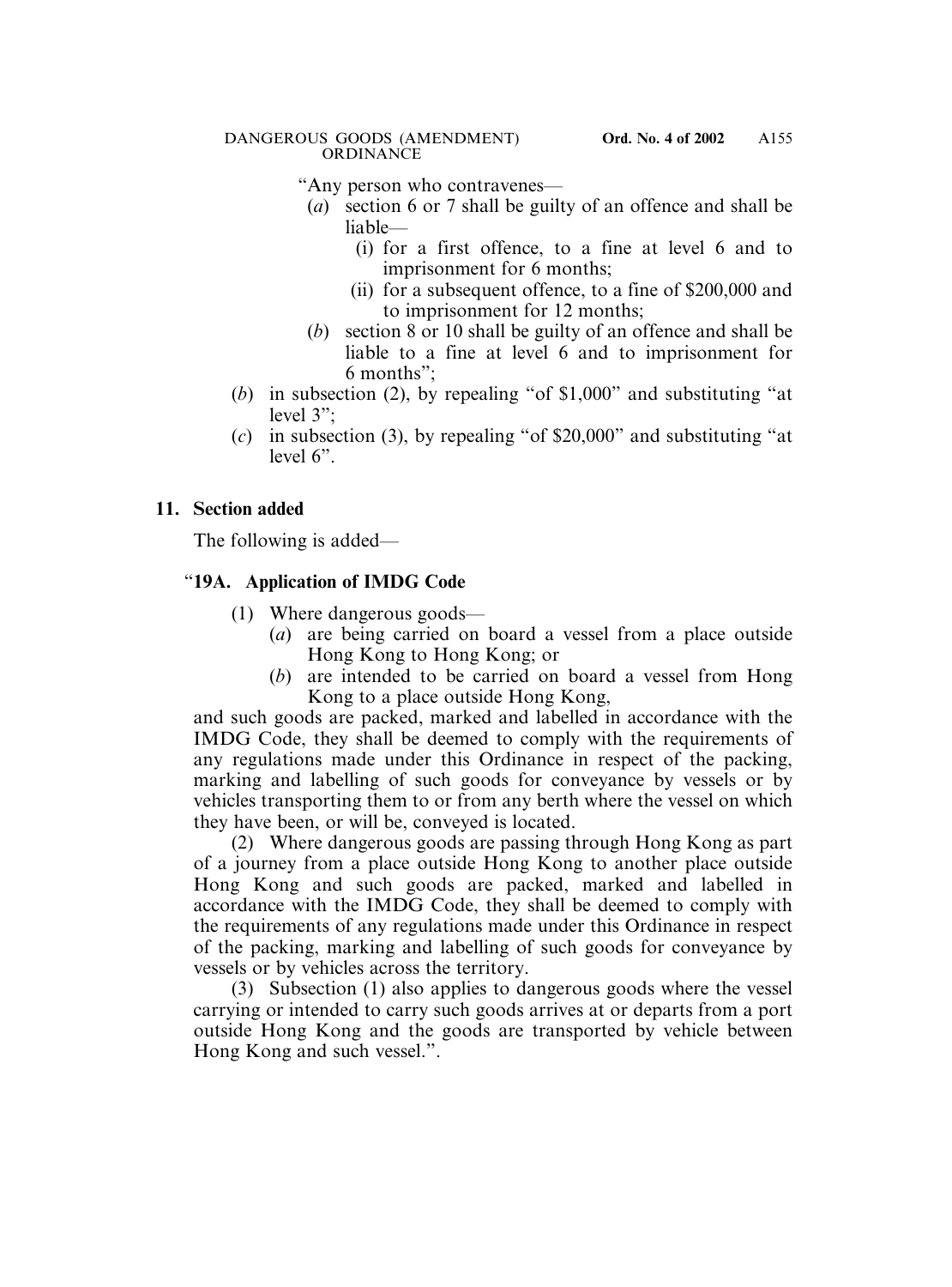#### **Consequential Amendments**

#### **Shipping and Port Control Ordinance**

#### **12. Interpretation**

Section 2 of the Shipping and Port Control Ordinance (Cap. 313) is amended by repealing the definition of "dangerous goods" and substituting—

""dangerous goods" (危險品) means dangerous goods within the meaning of section 2 of the Dangerous Goods (Shipping) Regulations (Cap. 295 sub. leg.);".

#### **Merchant Shipping (Safety) Ordinance**

#### **13. Interpretation**

Section 2(1) of the Merchant Shipping (Safety) Ordinance (Cap. 369) is amended—

> (*a*) by repealing the definition of "dangerous goods" and substituting—

> > ""dangerous goods" (危險品) means substances, materials or articles—

- (*a*) that are classified in the IMDG Code as dangerous for carriage by sea; or
- (*b*) the properties of which are, in the opinion of the Director, dangerous when carried by sea and the Director has, by notice in the Gazette, declared them to be so,

and includes empty receptacles and residues in tanks or cargo holds which have been used previously for the carriage of dangerous goods, unless such receptacles, tanks or cargo holds have, after such use, been—

- (i) cleaned and dried;
- (ii) gas freed or ventilated where appropriate; or
- (iii) where the previous contents were radioactive materials, cleaned and adequately closed,

but does not include substances, materials or articles forming part of the equipment or stores of a vessel;";

(*b*) by adding—

""IMDG Code" (《規則》) means the International Maritime Dangerous Goods Code published by the International Maritime Organization, as amended or revised by the Organization from time to time;".